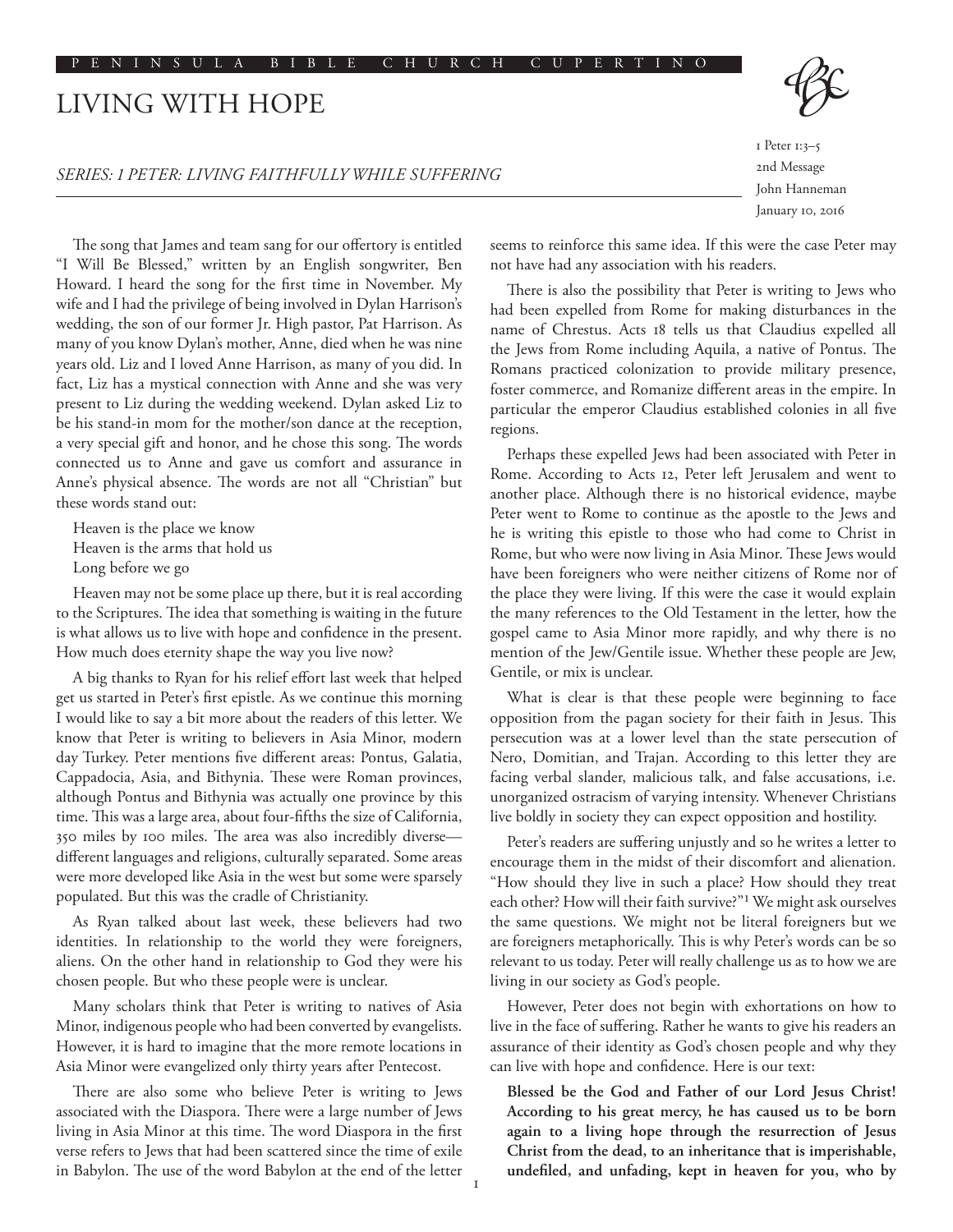**God's power are being guarded through faith for a salvation ready to be revealed in the last time. (1 Pet 1:3–5 ESV)**

# **Blessing to God and Father**

Peter begins with doxology or praise. The form of this praise is a standard Hebrew pattern. Every Jewish thanksgiving begins with the words "Blessed be God." In fact verses 3-12 are one sentence that falls under the idea of "Blessed be God," a phrase that occurs several times in the Old Testament. But Peter adds, "Father of our Lord Jesus Christ." Paul does the same things in Ephesians and 2 Corinthians:

**Blessed be the God and Father of our Lord Jesus Christ, who has blessed us in Christ with every spiritual blessing in the heavenly places. (Eph 1:3)**

**Blessed be the God and Father of our Lord Jesus Christ, the Father of mercies and God of all comfort. (2 Cor 1:3)**

The addition of "Father of our Lord Jesus Christ" is new. "Jesus Christ" is mentioned four times in the first three verses. The God of the old covenant is the God of the new covenant. The God who entered into covenant and cleansed his people through the blood of animals in the old has sprinkled us with the blood of Christ in the new.

# **Blessings for a Living Hope**

Peter immediately details the reason we can bless God and this reason is the source of Christian hope. These three verses are packed with truth and so in order to unpack their meaning I want to mention four ideas that are interconnected.

### **God has caused us to be born again**

The idea is that believers are born again into a completely new existence. We are born in flesh but are reborn in Spirit. In Christ the Father of Jesus is our Father. We belong to a new family. This idea echoes what Jesus told Nicodemus in John 3:3 "Truly, truly, I say to you, unless one is born again he cannot see the kingdom of God."

We have no power to rebirth ourselves, to re-form ourselves. God has chosen us according to his foreknowledge and gives us new birth. Two things make rebirth possible — God's mercy and Christ's resurrection.

The LXX, the Greek translation of the Old Testament, translates the word "mercy" for the Hebrew word "hesed" in Ex. 20:6 and Deut. 5:10. God promises hesed or steadfast love to a thousand generations of those who love him and keep his commandments. Hesed is a covenant word that defines God's character and conveys God's commitment to his people. When God reveals his glory to Moses he says: "The Lord, the Lord, a God merciful and gracious, slow to anger, and abounding in steadfast love (hesed) and faithfulness." (Ex 34:6)

Second rebirth is possible only through the resurrection of Jesus from the dead. The cross and resurrection defeated the powers of slavery and death. Peter will say in a few verses: "You have been born again, not of perishable seed but of imperishable, through the living and abiding word of God." (I Pet 1:23)

For Peter's readers this would have been a great encouragement. One can imagine what it might have felt like to live as a foreigner in a strange place, among strange people, being ostracized because of faith in Christ. One could easily be overwhelmed with a sense of not belonging, of not being at home. Peter wants to remind his readers that it is okay not to belong in society since they have been given a new birth and now belong to God, a God who is a caring Father.

We may not be persecuted like Peter's audience but we too may lack a sense of belonging. Have any of you struggled with this, for example in your family or in the place you work? Maybe some of you have moved here from a foreign country and you find the U.S. rather strange. Maybe you are not an engineer but an artist and don't feel like you fit in Silicon Valley. And so you need to be reminded that you belong to God and you can live with this confidence even though this earth will never seem like home. You may not feel reborn but you can take encouragement in the fact that you are a new creation in Christ.

# **We are born again into a living hope**

The second idea here is that we are specifically born again into a living hope. "Into a living hope" modifies born again. As I said the four ideas I am mentioning are intertwined. Resurrection gives birth to hope. We have a hope that is living rather than dead or empty. Christ has been raised from the dead and because he is alive we can live with a vibrant hope.

This too would be a great comfort to Peter's readers. They have been forced to live in a place not of their choosing or liking. They are suffering unjustly for their faith. One can imagine the sense of despair and hopelessness they might have experienced as foreigners.

Webster's dictionary defines hope as "the feeling of wanting something to happen and thinking that it could happen; a feeling that something good will happen or be true."2

We all need hope. Most of us know the feelings of hopelessness or despair when we have been suffering for a long period of time or even when things just are not going our way while they seem be going great for those around us. There are times when we sink into darkness as a result of dreams and longings that have not materialized. Have you ever spoken out to God: "I just need something good to happen?" We all have a longing to believe that the future will bode well.

As you sit here this morning, think about what your hopes might be. Maybe your hope is to get married or that your marriage will turn around. Maybe you are hoping for the new job or the new promotion. Maybe you are hoping that your children will succeed or start walking with the Lord. All of these might be fine hopes, but they also might set us up for despair if they do not come true.

Christian hope is different from optimism. Optimism is a natural virtue and a wonderful gift of temperament when things are going well, when you think tomorrow is going to better than today. Christian hope has nothing to do with the belief that tomorrow is necessarily going to be better than today 3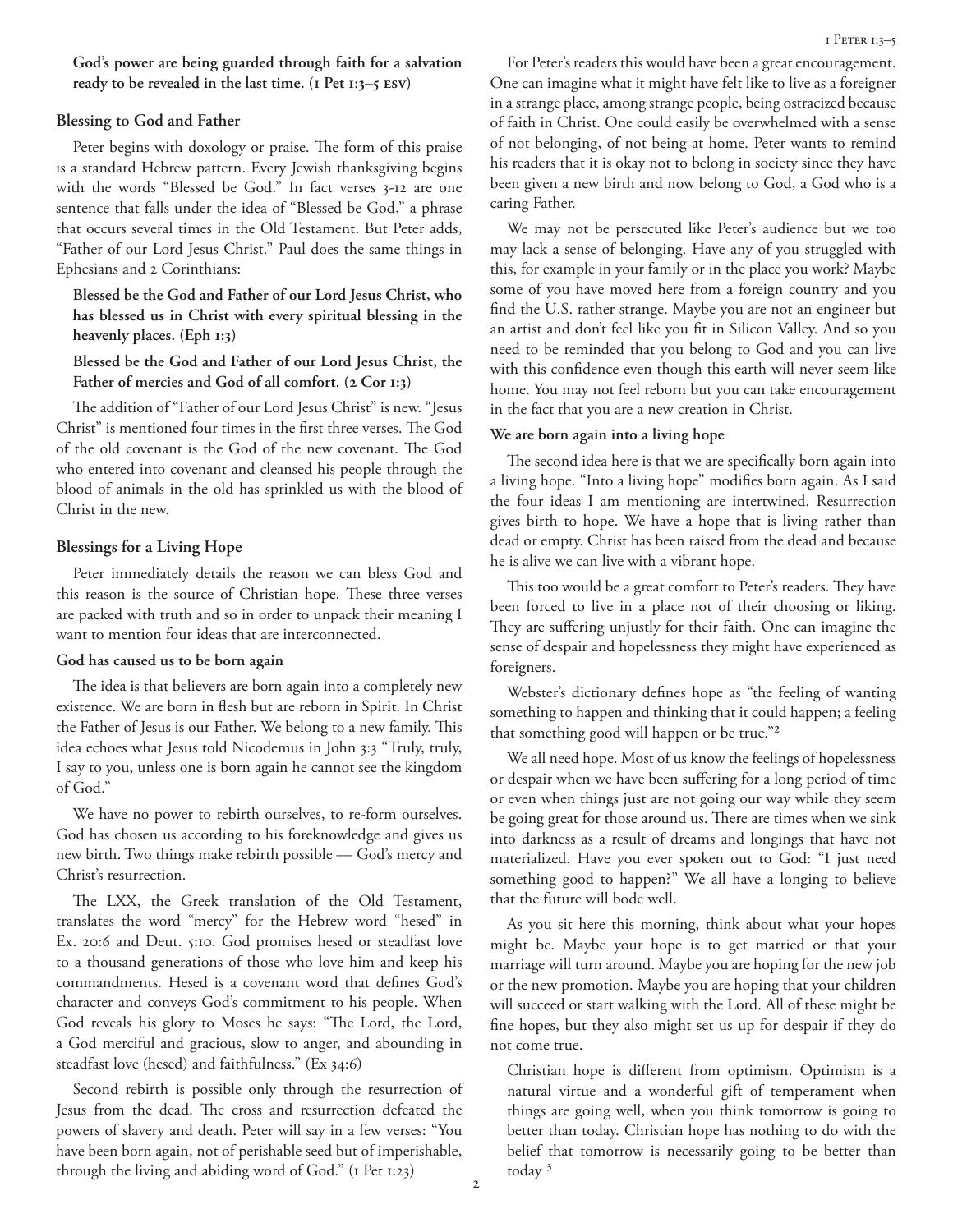#### Living With Hope

And so we need a hope in something that is guaranteed, which brings us to our third idea.

#### **We are born again into an inheritance.**

"Inheritance" also modifies born again and is governed by the same preposition as "living hope." We are born again into a living hope and into an inheritance. The object of our hope is this inheritance. In the Old Testament, inheritance for God's people was the Promised Land. When Israel came out of Egypt God promised his people a land flowing with milk and honey. For Peter's readers land and property might have also been of primary importance. If these foreigners have been displaced from their homes then it is likely they have lost their property and thus their inheritance that would be passed down through generations. They have lost family rights and social standing. This loss could easily contribute to feelings of hopelessness. But they no longer have to put their hope in the things of earth because God has given them a new inheritance through rebirth.

Four things describe the inheritance we have as a result of being born again. First, it is imperishable, not subject to decay. In recent years I have seen that my body is falling apart, it is perishable. My house requires constant upkeep because it is perishable.

Second this inheritance is undefiled, meaning unspoiled and unstained by sin. Third, the inheritance is unfading. It "will never wither, grow dim, or lose its beauty or glory."4 Peter writes towards the end of the letter: "And when the chief Shepherd appears, you will receive the unfading crown of glory." (I Pet 5:4) This crown of glory will never lose its luster.

Karen Jobes summarizes these three adjectives so well when she says that this inheritance "is untouched by death, unstained by evil, unimpaired by time; it is compounded of immortality, purity, and beauty." 5

And fourthly, this inheritance is being kept by God in heaven. Our inheritance is totally secure and guaranteed. No stock market crash can touch it. No change in foreign policy can alter it. No illness can threaten it.

When we are born again in Christ our inheritance is our portion in the kingdom of God, even though in the short term we live as foreigners and pilgrims on the earth. We have been raised with Christ; our life is hidden with Christ in God (Col 3). Christ is now the hope of glory. We have a living hope based on this future glory.

But here we can have a great potential problem and serious challenge. Often times we want earth as well as heaven. In other words we are trying to make the earth our home and we place our hopes and expend our efforts too much on things that are temporal and passing away. We seek to acquire and possess to relieve our anxiety, alienation, and despair rather than being content to live simply and place our hope in our future inheritance.

Peter is trying to remind his readers that even though they suffer hostility and lack a sense of belonging they can live with confidence and hope. And we can as well. Our life is not a series of hopes realized and lost. Our life is a pilgrim life based on the future. And our sense of hope will be proportional to the object of our hope. If we lose the whole world and yet gain our future inheritance we will have it all. And this is what gives us freedom and purpose today. Perhaps Peter was thinking of Jesus' words:

**Do not lay up for yourselves treasures on earth, where moth and rust destroy and where thieves break in and steal, but lay up for yourselves treasures in heaven, where neither moth nor rust destroys and where thieves do not break in and steal. For where your treasure is, there your heart will be also. (Matt 6:19–21)**

Living with this tension is not easy by any means. It is so much easier to put our hopes on things we can see. But as we learn to place our hope in God we can pray with St. Teresa of Avila:

Let nothing disturb you Let nothing frighten you. Those who cling to God will lack nothing Let nothing disturb you Let nothing frighten you God alone is enough <sup>6</sup>

### **God is guarding us until the future becomes reality**

In Peter's run on doxology the subject changes from God to you – you are "being guarded." This word means to be kept safe or carefully watched. God himself is watching and protecting us until the end, until the new heavens and earth arrive, until Christ comes again. We might imagine that there is someone hovering just overhead watching with great interest our every movement, not in judgment but in love.

This watching involves two things—God's power and our faith. Power and faith work together. Our faith does not necessarily initiate God's power nor does God's power produce our faith. We are dependent on God's power working in us and bringing to completion what he has started. But our faith in God is imperative as well. Trust in God allows us to live in a world that has different values and practices, a place where we are not at home. Believers are not to renounce their faith, but to stand firm in an alien society by faith in God and what he has accomplished through Christ.

Peter writes that we are being guarded for a future salvation that is ready now, but will be revealed in the last days. Salvation in Peter does not refer just to being saved as a once and for all moment in time but rather to the overall outcome of believing in Jesus. Salvation is the ultimate deliverance that is the goal of redemption, a deliverance from this world that is hostile to God. We are born again into a living hope and into a living inheritance. We are being guarded into salvation. Salvation in all its glory is our inheritance and what gives us hope.

So how do we live as we await our final salvation and inheritance? This is what Peter's letter is all about. The exhortation at the end of the letter is to stand firm in the true grace of God. The life of the future will not be fully realized until the end and yet we live in the present with hope and faith based on this future.

Peter will encourage us to neither compromise and assimilate to the world nor to isolate and detach from the world. We are to live in our society to make a difference. Even though we live as foreigners and even though we may suffer for our faith we